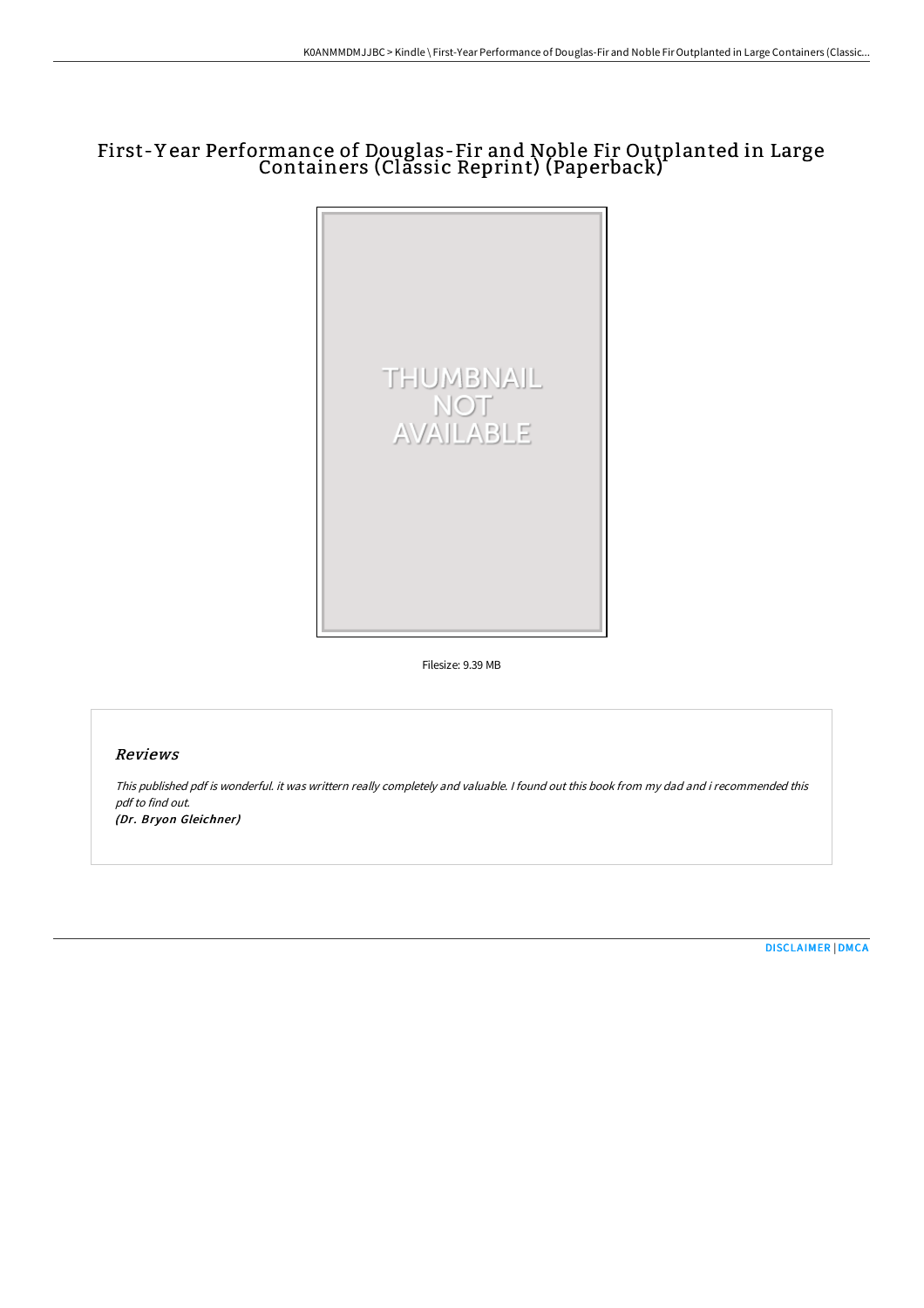## FIRST-YEAR PERFORMANCE OF DOUGLAS-FIR AND NOBLE FIR OUTPLANTED IN LARGE CONTAINERS (CLASSIC REPRINT) (PAPERBACK)



To download First-Year Performance of Douglas-Fir and Noble Fir Outplanted in Large Containers (Classic Reprint) (Paperback) PDF, remember to follow the hyperlink under and save the file or gain access to other information that are have conjunction with FIRST-YEAR PERFORMANCE OF DOUGLAS-FIR AND NOBLE FIR OUTPLANTED IN LARGE CONTAINERS (CLASSIC REPRINT) (PAPERBACK) book.

Forgotten Books, 2017. Paperback. Condition: New. Language: English . Brand New Book \*\*\*\*\* Print on Demand \*\*\*\*\*.Excerpt from First-Year Performance of Douglas-Fir and Noble Fir Outplanted in Large Containers Survival counts and height growth measurements were made in late September 1970. Summarized data were analyzed for each Species by analysis of variance methods appropriate for a randomized block design with treatments arranged in a 2 x 6 factorial. The container effects were isolated in a set of orthogonal contrasts. Standard statistical procedures were used to adjust for the unequal number of trees initially planted per treatment. About the Publisher Forgotten Books publishes hundreds of thousands of rare and classic books. Find more at This book is a reproduction of an important historical work. Forgotten Books uses state-of-the-art technology to digitally reconstruct the work, preserving the original format whilst repairing imperfections present in the aged copy. In rare cases, an imperfection in the original, such as a blemish or missing page, may be replicated in our edition. We do, however, repair the vast majority of imperfections successfully; any imperfections that remain are intentionally left to preserve the state of such historical works.

 $\overline{\mathbb{R}^n}$ Read First-Year [Performance](http://techno-pub.tech/first-year-performance-of-douglas-fir-and-noble-.html) of Douglas-Fir and Noble Fir Outplanted in Large Containers (Classic Reprint) (Paperback) Online Download PDF First-Year [Performance](http://techno-pub.tech/first-year-performance-of-douglas-fir-and-noble-.html) of Douglas-Fir and Noble Fir Outplanted in Large Containers (Classic ।∋

Reprint) (Paperback)